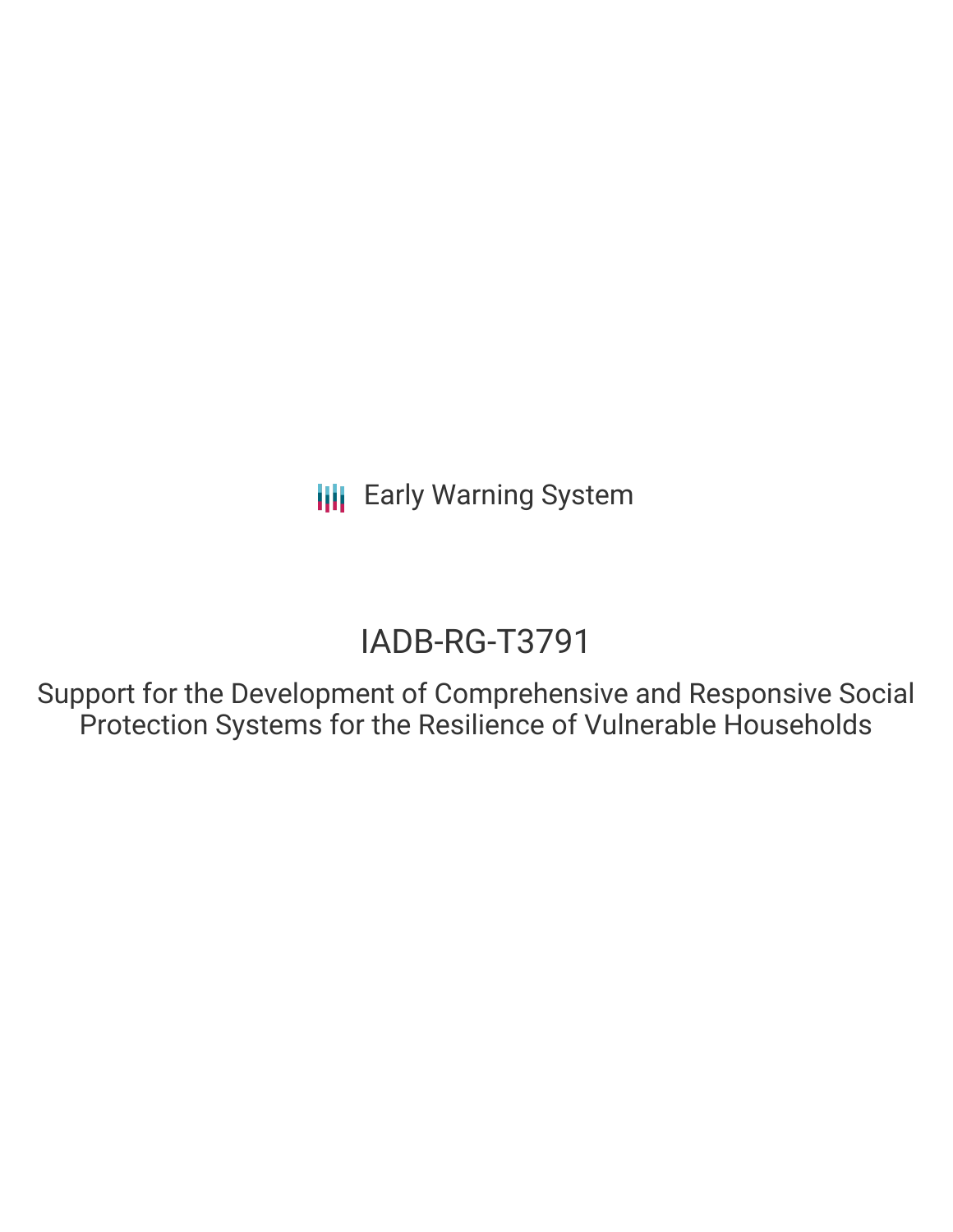

## Early Warning System

Support for the Development of Comprehensive and Responsive Social Protection Systems for the Resilience of Vulnerable Households

### **Quick Facts**

| <b>Financial Institutions</b>  | Inter-American Development Bank (IADB) |
|--------------------------------|----------------------------------------|
| <b>Status</b>                  | Proposed                               |
| <b>Bank Risk Rating</b>        |                                        |
| <b>Borrower</b>                | Regional                               |
| <b>Sectors</b>                 | Law and Government                     |
| <b>Investment Type(s)</b>      | Grant                                  |
| <b>Investment Amount (USD)</b> | $$0.65$ million                        |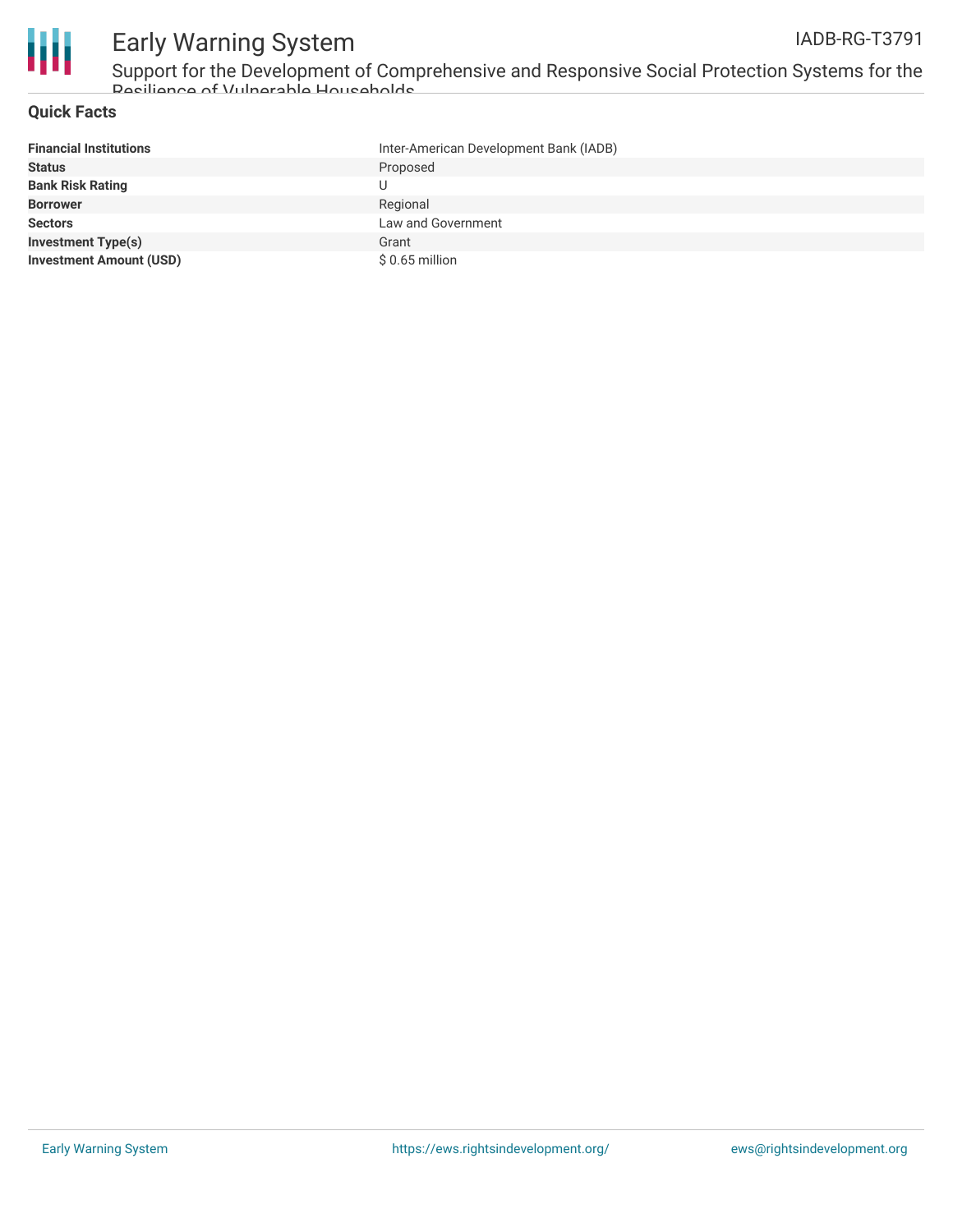

### Early Warning System

Support for the Development of Comprehensive and Responsive Social Protection Systems for the Resilience of Vulnerable Households

### **Project Description**

This technical cooperation aims to support the resilience of the most vulnerable households through the development of social protection systems that are more responsive to crisis episodes and emergencies. In particular, the TC will seek to (i) strengthen beneficiary identification and selection systems through better information management; (ii) strengthen payment mechanisms and benefit delivery; (iii) strengthen governance mechanisms and inter-institutional coordination; (iv) compile and disseminate lessons learned.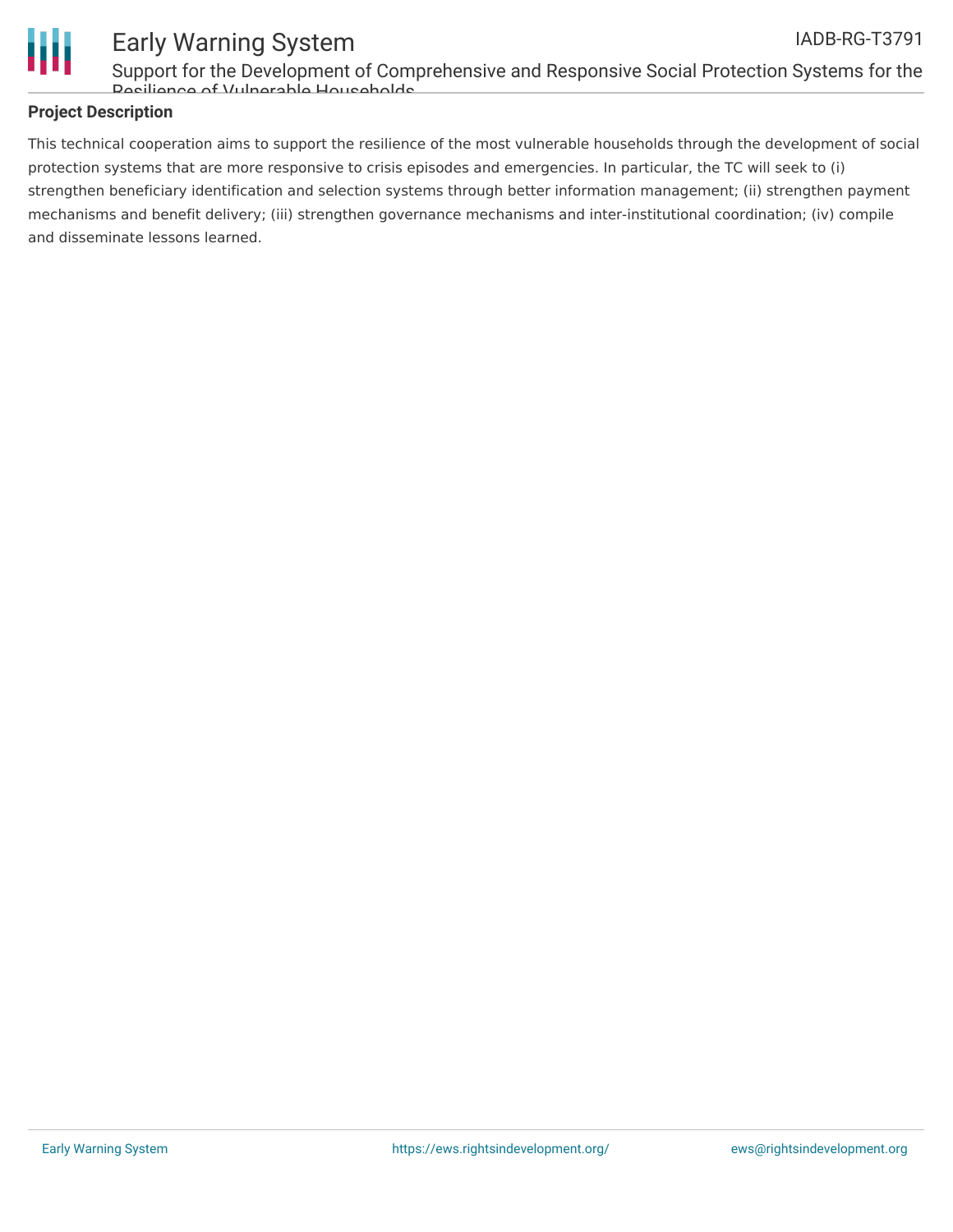



### Early Warning System

Support for the Development of Comprehensive and Responsive Social Protection Systems for the Resilience of Vulnerable Households

### **Investment Description**

• Inter-American Development Bank (IADB)